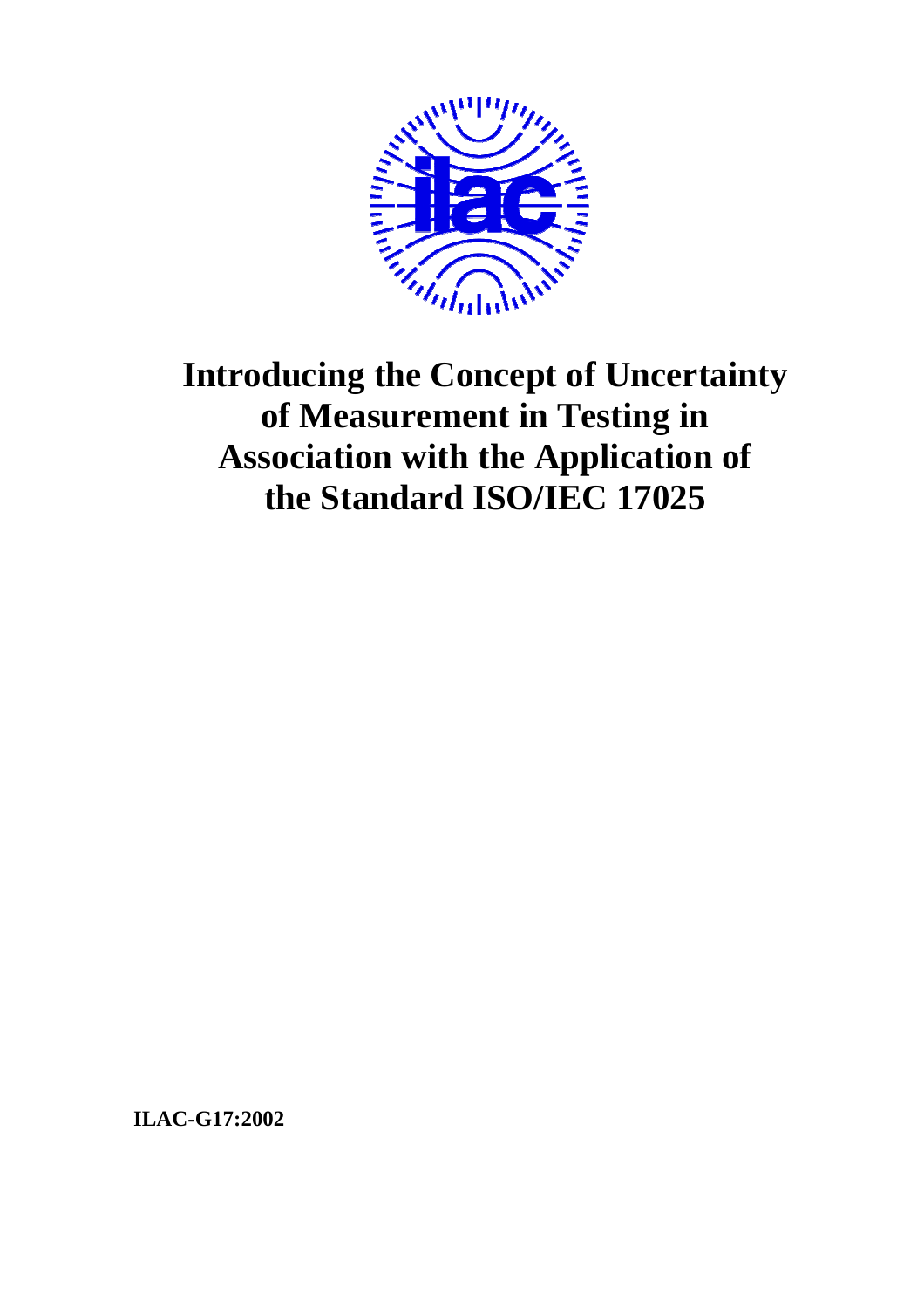#### **© Copyright ILAC 2002**

ILAC encourages the authorised reproduction of its publications, or parts thereof, by organisations wishing to use such material for areas related to education, standardisation, accreditation, good laboratory practice or other purposes relevant to ILAC's area of expertise or endeavour.

Organisations seeking permission to reproduce material from ILAC publications must contact the ILAC Chair or Secretariat in writing or via electronic means such as email.

The request for permission should clearly detail

- 1) the ILAC publication, or part thereof, for which permission is sought;
- 2) where the reproduced material will appear and what it will be used for;
- 3) whether the document containing the ILAC material will be distributed commercially, where it will be distributed or sold, and what quantities will be involved;
- 4) any other background information that may assist ILAC to grant permission.

ILAC reserves the right to refuse permission without disclosing the reasons for such refusal.

The document in which the reproduced material appears must contain a statement acknowledging ILAC's contribution to the document.

ILAC's permission to reproduce its material only extends as far as detailed in the original request. Any variation to the stated use of the ILAC material must be notified in advance in writing to ILAC for additional permission.

ILAC shall not be held liable for any use of its material in another document.

Any breach of the above permission to reproduce or any unauthorised use of ILAC material is strictly prohibited and may result in legal action.

To obtain permission or for further assistance, please contact:

#### **The ILAC Secretariat**

c/o NATA PO Box 7507 Silverwater NSW 2128 Australia  $Fax \div 61$  2 9743 5311 Email: ilac@nata.asn.au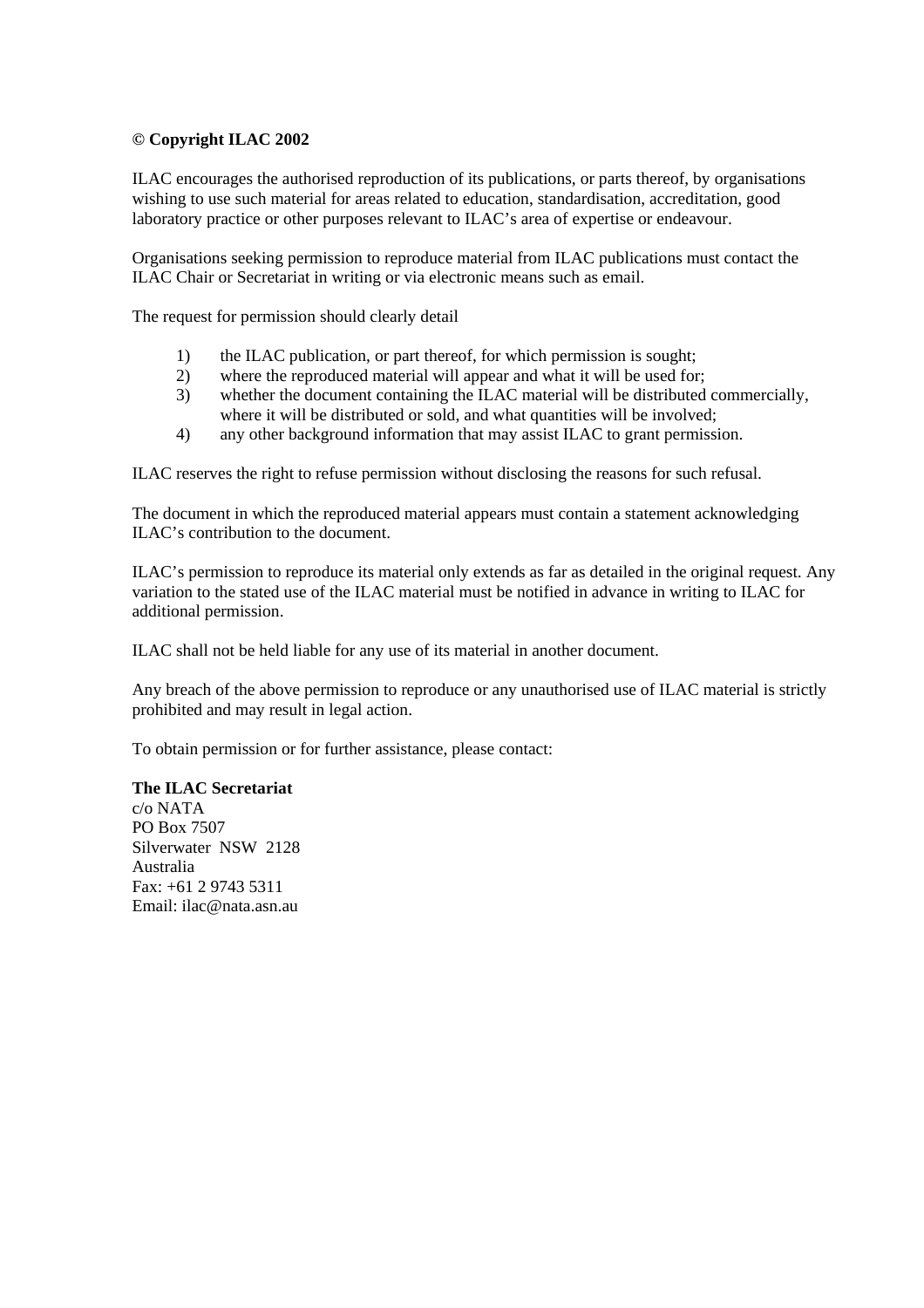## **TABLE OF CONTENTS**

| 1. |  |
|----|--|
| 2. |  |
| 3. |  |
| 4. |  |
| 5. |  |
| 6. |  |

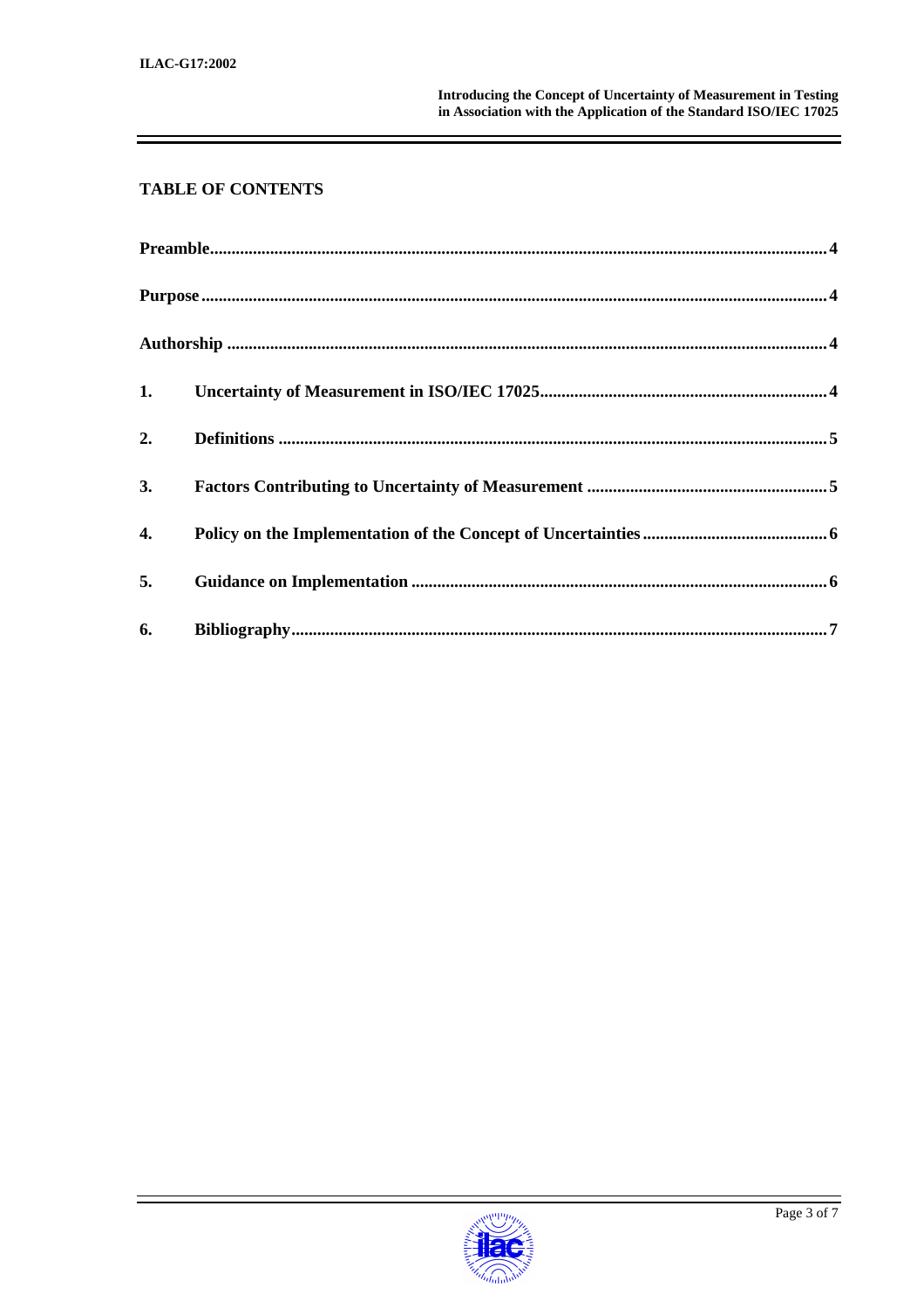### **PREAMBLE**

Knowledge of the uncertainty of measurement of testing results is fundamentally important for laboratories, their clients and all institutions using these results for comparative purposes.

Competent laboratories know the performance of their testing methods and the uncertainty associated with the results. Uncertainty of measurement is a very important measure of the quality of a result or a testing method. Other such measures are reproducibility, repeatability, robustness and selectivity.

Clients should be able to make the best possible use of a laboratory's services. An accredited testing laboratory has developed appropriate procedures for collaboration with its clients. Depending on the situation, clients are interested in:

- how reliable the results are and if they can be complemented by a statement about their uncertainty;
- knowing with what certainty a conformity statement can be made about the tested product;
- whether the test reports are factually correct, useful and comprehensive for the laboratory's clients.

The reporting of the uncertainty of measurements may be of concern to some clients and public authorities who are not familiar with the uncertainty concept. The level of uncertainty that is acceptable has to be decided on the basis of fitness for purpose, the decision having been reached in consultation with the client. Sometimes a large uncertainty may be acceptable, sometimes a small uncertainty is required.

The understanding of the concept of uncertainty of measurement in testing has considerably changed in recent years. The standard ISO/IEC 17025 specifies detailed requirements concerning the estimation of uncertainty of measurement and how it should be stated in the test reports.

#### **PURPOSE**

This document describes how the concept of uncertainty of measurement should be introduced taking into account present state of the art understanding. It is realised that during the course of the implementation of ISO/IEC 17025, suitable sector-specific guidance will be needed. However, the harmonisation of the application of the principles of uncertainty of measurement in testing between different disciplines, industry sectors and economies should remain the main goal.

## **AUTHORSHIP**

This publication was developed by the ILAC committee on Technical Accreditation Issues, and approved for publication by the ILAC General Assembly in 2001.

#### **1. Uncertainty of Measurement in ISO/IEC 17025**

ISO/IEC 17025 provides greater detail and information on uncertainty of measurement than its predecessor, ISO/IEC Guide 25. It allows a variety of approaches for estimating the uncertainty of measurement in testing:

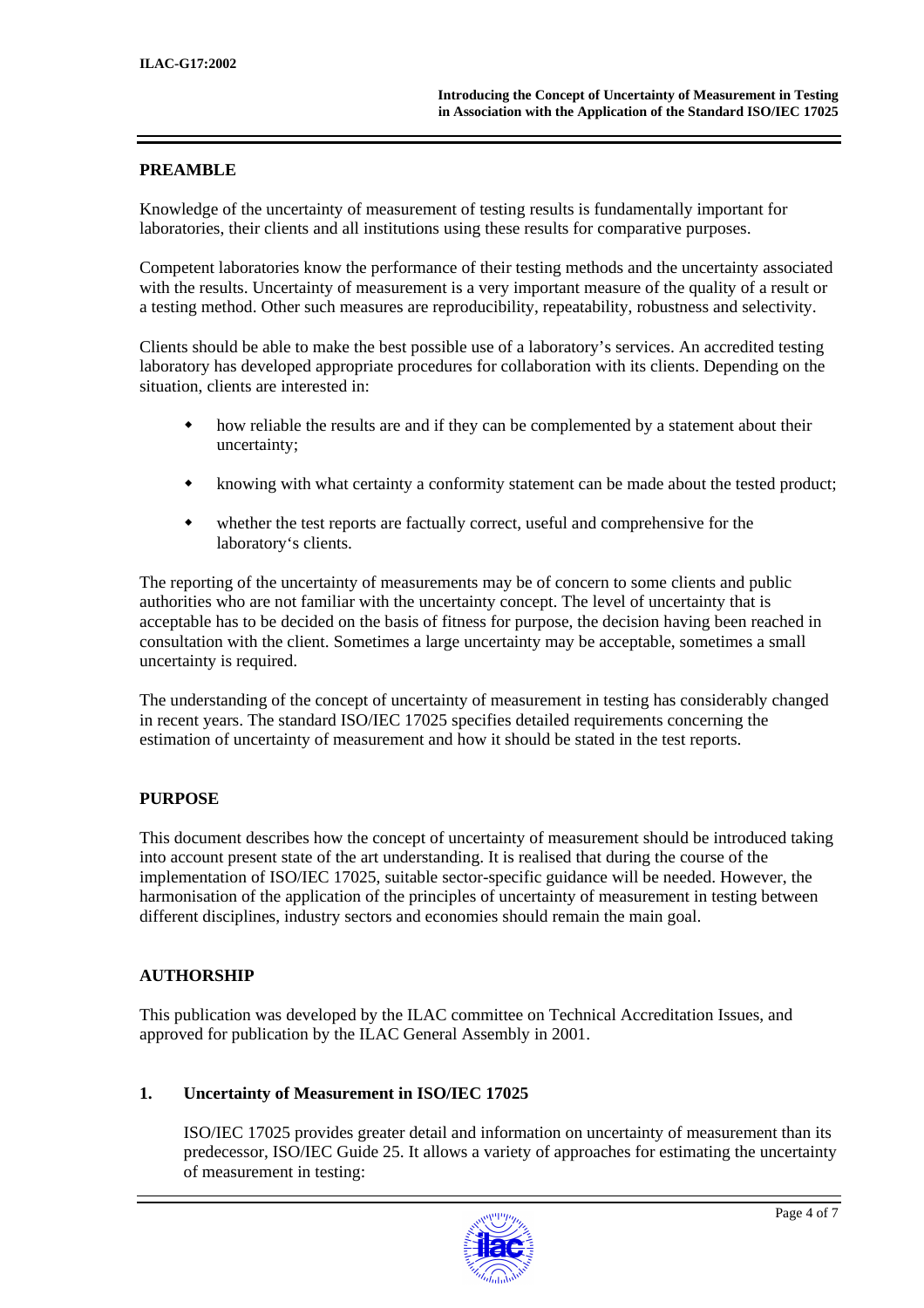- laboratories have to use appropriate methods of evaluation;
- all components able to influence uncertainty of measurement have to be considered, (at least an attempt must be made to identify the sources and if possible estimate them);
- a reasonable estimation based on existing knowledge of the method (including, for example. validation data) shall be made;
- well-recognised methods specifying limits of the major sources of uncertainty require no special action from the laboratory;
- accumulated experience of the method and measurement scope may serve as a basis;
- it is not always necessary to use metrologically rigorous and statistically valid calculations.

#### **2. Definitions**

According to the international "vocabulary of basic and general terms in metrology", uncertainty of measurement is a parameter, associated with the result of a measurement, that characterises the dispersion of the values that could reasonably be attributed to the measurand. This parameter could be a standard deviation or another part of an interval indicating a certain confidence range. It is important that one does not only consider the single measurement but also the overall result of a test. In this case uncertainty of measurement embraces all components of a test. Some of them may be obtained by interpreting the statistical spread of results of a series of measurements. Other components have to be worked out from complementary methods (sampling plans, experience).

Testing results should be the best approximation to the true value. Statistical Random and systematic factors effects contribute to the uncertainty of measurement of the testing results. If possible, the latter should be eliminated by using for instance correction factors.

#### **3. Factors Contributing to Uncertainty of Measurement**

Consideration should be given to the different factors which may contribute to the overall uncertainty of a measurement (not all are relevant in all cases). Some examples are given below:

- 1. definition of the measurand
- 2. sampling
- 3. transportation, storage and handling of samples
- 4. preparation of samples
- 5. environmental and measurement conditions
- 6. the personnel carrying out the tests
- 7. variations in the test procedure
- 8. the measuring instruments
- 9. calibration standards or reference materials
- 10. software and/or, in general, methods associated with the measurement
- 11. uncertainty arising from correction of the measurement results for systematic effects.

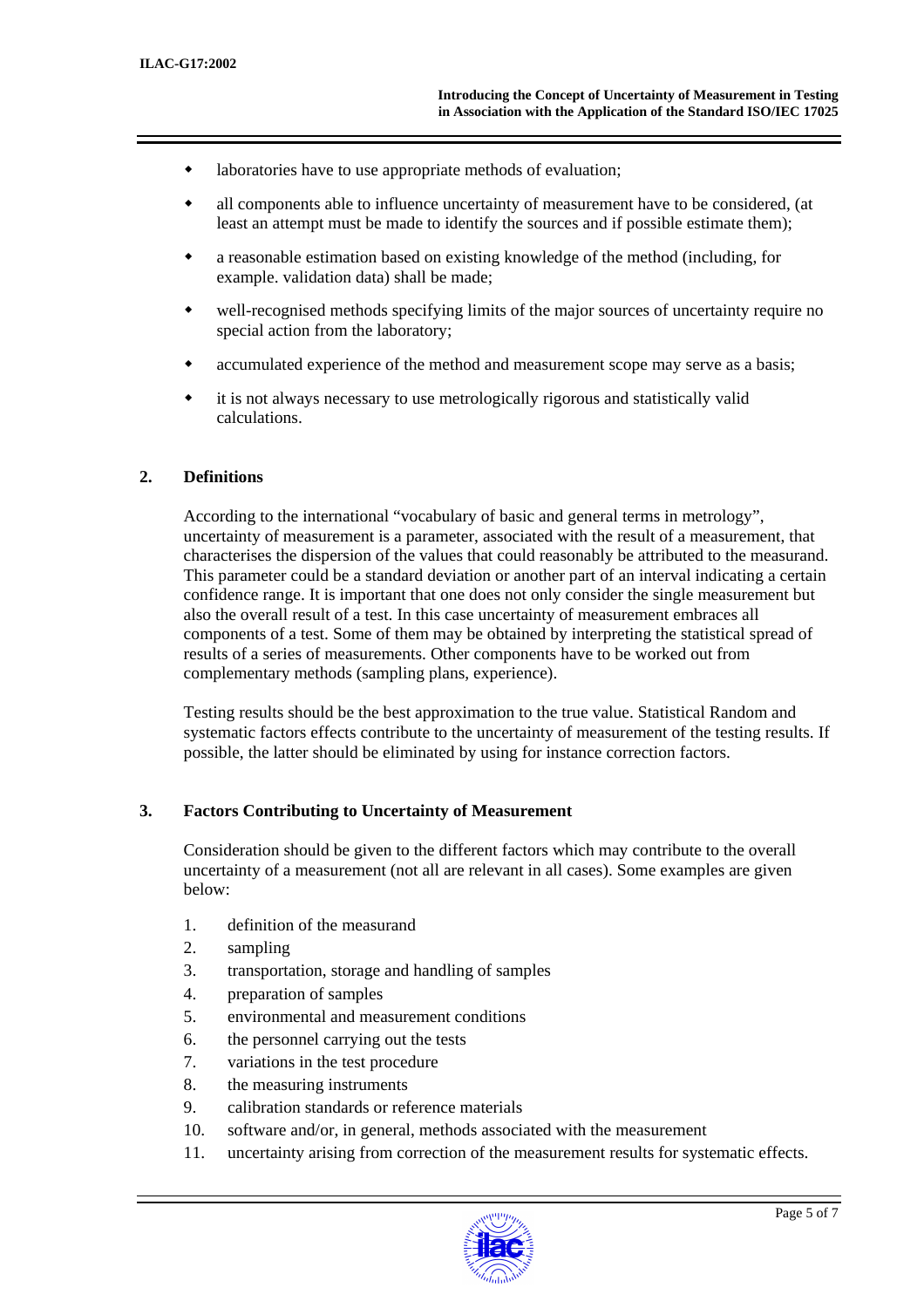#### **4. Policy on the Implementation of the Concept of Uncertainties**

Uncertainty of measurement has to be taken into account when testing procedures and/or testing results are compared with each other or against specifications. An understanding of the concept of uncertainty of measurement is important in order to be able to choose testing methods that are fit for purpose. The overall uncertainty of measurement should be consistent with the given requirements. The economic aspects related to the methods have always to be taken into consideration. According to ISO/IEC 17025, testing laboratories must report uncertainty estimates where specified by the method, where required by the client and/or where the interpretation of the result could be compromised by a lack of knowledge of the uncertainty. This should at least be the case where testing results have to be compared to other testing results or other numerical values, such as specifications. In any case laboratories should know the uncertainty associated with a measurement whether it is reported or not.

As a general rule, the implementation of the concept of uncertainty of measurement should go in line with the implementation of ISO/IEC 17025. ILAC may agree on exceptions for such technical areas where uncertainty of measurement is difficult to apply. For those areas ILAC will promote and support the development of guidance documents and worked examples.

ILAC considers that a statement on uncertainty of measurement in testing reports where relevant and necessary will be common practice in the future (keeping in mind ISO/IEC 17025 5.10.3.1 c). Some tests are purely qualitative and consideration is still being given as to how uncertainty of measurement applies in such cases. One approach is to estimate the probability of false positive or false negative results. The issue of estimating uncertainty of measurement in regard to qualitative results is recognised as an area in which further guidance is required. ILAC will, as a first step, concentrate on the introduction of uncertainty of measurement for quantitative testing results.

#### **5. Guidance on Implementation**

The implementation of the concept of uncertainty of measurement has to be in line with implementation of the standard. To start with it is necessary to agree on the following fundamental points:

- 1. The statement of uncertainty of measurement should contain sufficient information for comparative purposes;
- 2. The GUM and ISO/IEC 17025 form the basic documents but sector specific interpretations may be needed;
- 3. Only uncertainty of measurement in quantitative testing is considered for the time being. A strategy on handling results from qualitative testing has to be developed by the scientific community;
- 4. The basic requirement should be either an estimation of the overall uncertainty, or identification of the major components followed by an attempt to estimate their size and the size of the combined uncertainty;
- 5. The basis for the estimation of uncertainty of measurement is to use existing knowledge Existing experimental data should be used (quality control charts, validation, round robin tests, PT, CRM, handbooks etc.);